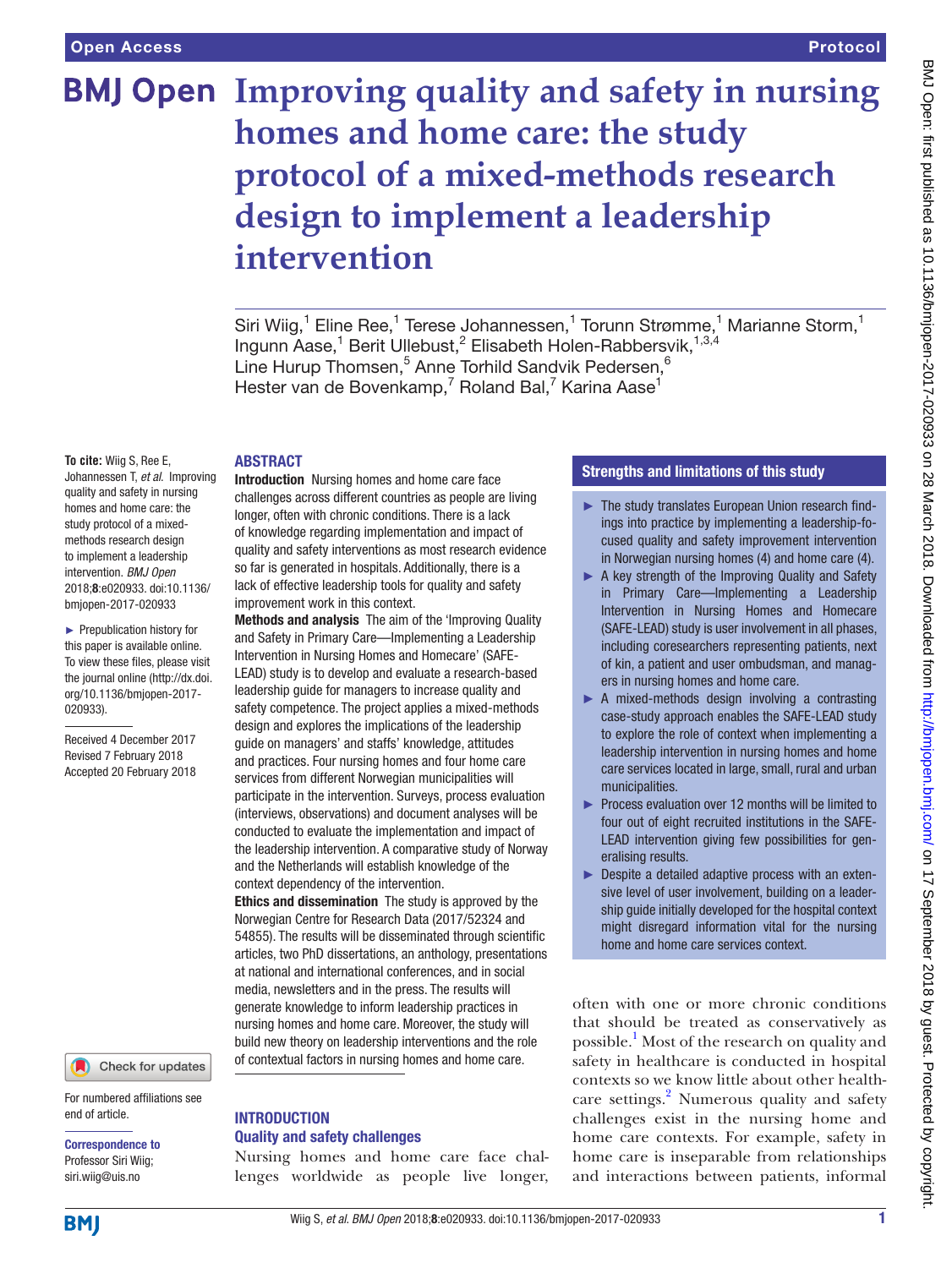caregivers and formal healthcare providers. $3-6$  In addition, minor mistakes, discontinuity and multiple care providers with little overview of patient status and development may cause cumulative negative effects over time. This cumulative effect is especially important when we consider quality and safety at home and in the commu-nity.<sup>[1](#page-7-0)</sup> In this context, the role of organisational structures and processes is under-researched, and there is a need for more knowledge on the ways in which organisational and provider factors combine to affect quality and safety.<sup>27</sup>

#### The role of management and leadership

In recent work, Mintzberg<sup>[8](#page-7-3)</sup> focuses on the importance of leadership in healthcare management, as the two have often been separated. Management involvement and a wide range of leadership roles and activities are crucial in the development of structures and cultures to improve patient safety and achieve sustained quality in healthcare services. $2^{9-14}$  Although quality and safety improvement work in healthcare is predicated on interaction and collaboration among many organisational stakeholders, $\frac{11 \text{ } 15}{2}$  the onus is on healthcare managers to commit to improvement efforts and use research-based knowledge in planning and improving quality and safety work.[16–18](#page-7-5) Involving managers in properly designed implementation programmes has been found to have a positive impact on organisational outcomes,<sup>19</sup> especially if the programmes are comprehensive and systematically integrated into the organisational culture.<sup>20</sup> As such, there is ongoing demand for more and better knowledge about quality and safety improvement work focused on the abilities and capacities of managers. $13$  Of particular concern is strengthening leadership capacity, competence, and quality and safety in nursing homes and home care services.

#### Understanding the role of context in knowledge translation

Translating research-based knowledge into practice in healthcare is challenging.<sup>[21 22](#page-7-9)</sup> One of the key challenges for management teams is how to implement evidencebased knowledge to facilitate quality and safety improvement at the local service level.<sup>15'23</sup> Many knowledge translation frameworks have been proposed that acknowledge the socially situated nature of knowledge implementation practices.<sup>22 24–26</sup> Nevertheless, the literature says little about the influence of context on successful quality and safety implementation interventions in healthcare.<sup>23 27–30</sup> Context can refer to both the inner (internal) and outer (external) settings of an organisation. Internal organisational factors include structural characteristics (eg, location and size); the local workings of teams and leadership; and the organisational culture and implementation climate. Among the external factors are applicable laws, regulatory requirements, external policies and incentives, and funding structures.<sup>29</sup> Differences in internal and external organisational contexts are thought to be responsible for some of the variability seen in the implementation of quality and safety improvement efforts

in diverse local practice settings. $^{28}$   $^{29}$  However, there are few if any studies of the role of contextual factors in leadership interventions in nursing homes and home care.

#### Organisation and quality and safety status of primary care in **Norway**

Although the organisation and responsibilities of healthcare systems can differ, the primary care setting is an important arena for the provision of health and social care services in Norway as in many other countries. In Norway, the delivery of primary care services is the responsibility of the municipalities, which provide most of the country's home care and nursing home services, which is within the scope of our study. The Norwegian municipalities are by law required to work to improve healthcare quality and safety, and managers at all service levels are responsible for the planning, implementation, evaluation and systematic improvement of service quality and safety.

However, as noted in a recent government white paper on Norwegian primary care services, quality and safety efforts in municipal health services to date have been insufficient.<sup>31</sup> Inspections made by the Norwegian Board of Health Supervision have repeatedly found inadequate quality assurance and control measures across primary care organisations. While quality improvement and safety efforts should be a top priority of municipal management teams, quality and safety work is often poorly rooted in management, and in some places not considered a management task at all.<sup>32</sup> Where quality and safety improvement work has been undertaken, there have been challenges in translating knowledge into practice.<sup>[31](#page-7-15)</sup> Such reports have led to the conclusion that there is a serious lack of basic leadership competencies related to quality and safety improvement work in Norwegian primary care services. The latter constitutes the major rationale for conducting our study.

#### Aims and research questions

The 'Improving Quality and Safety in Primary Care— Implementing a Leadership Intervention in Nursing Homes and Homecare' (SAFE-LEAD) study is translating research findings from the European Union seventh Framework Programme funded project 'Quality and Safety in Europe by Research' (QUASER) into practice in Norway by implementing a leadership-focused quality and safety improvement intervention in the nursing homes and home care settings. The intervention is built around the implementation of a quality and safety improvement tool, which is a leadership guide for managers in nursing homes and home care. The leadership guide is based on the results from the QUASER study<sup>[33](#page-7-17)</sup> where the consortium, including SAFE-LEAD partners, developed the QUASER Hospital Guide—a research-based tool to reflect on and develop your quality improvement strategies.<sup>[34](#page-7-18)</sup> The QUASER Hospital Guide defines quality as care that is clinically effective, safe and patient centred. The guide is structured around eight quality challenges (structure, culture, leadership, politics, education, emotions,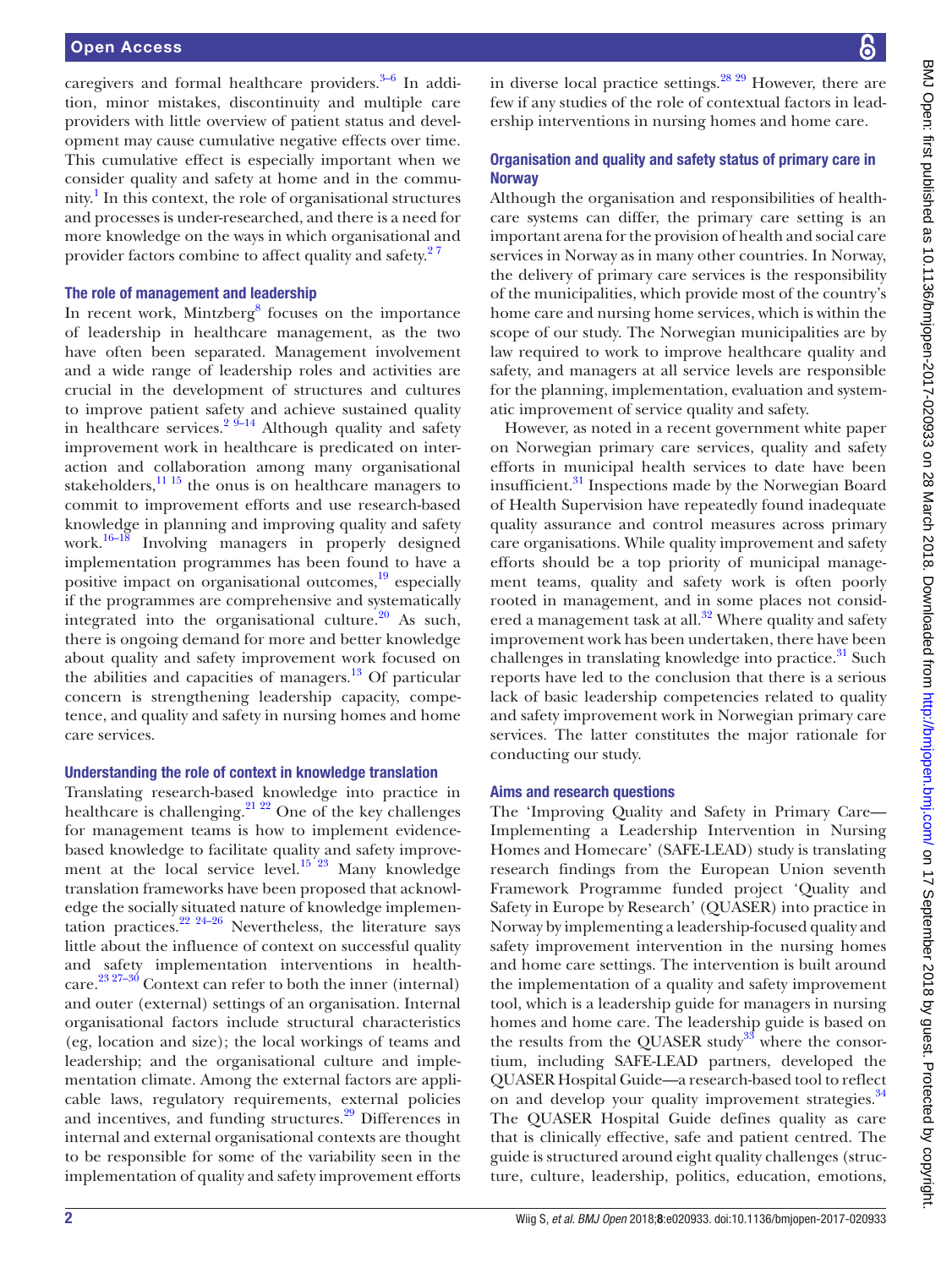physical and technical issues, external demands). A short series of questions will stimulate reflection, accompanied by a decision-aid menu of potential options, with empirical examples of possible quality and safety improvement solutions across the macro, meso and micro system levels. The guide is designed to facilitate patient safety and quality improvement in clinical practice and service delivery, by providing a systematic means for managers to pinpoint the strengths and weaknesses of their improvement strategies and reflect on what the tailored measures needed in their institution and context.

The SAFE-LEAD study will investigate how and to what extent different contextual factors influence the implementation process and the effectiveness of such a research-based guide in a variety of nursing homes and home care services. The aim of the study is to build leadership competence and guide managers in their efforts to advance and improve vital quality and safety strategies, attitudes and practices in their organisations. The specific objectives of the SAFE-LEAD study are to:

- a. Investigate the influence of context on the implementation of a research-based quality and safety leadership intervention in nursing homes and home care.
- b. Test the effectiveness of the leadership intervention on changes in managers' and healthcare professionals' knowledge, attitudes and practices relating to quality and safety in nursing homes and home care.
- c. Develop theory to guide implementation of future leadership interventions designed to improve the quality and safety in nursing homes and home care.

The following research questions will guide the SAFE-LEAD study:

- 1. What are the key contextual factors that affect quality and safety improvement work in the Norwegian nursing homes and home care setting?
- 2. How can the SAFE-LEAD intervention best be designed to implement use of a leadership guide in nursing homes and home care?
- 3. Which contextual factors, including leadership practices and processes influence successful implementation and use of a leadership guide in nursing homes and home care?
- 4. How can patient and next-of-kin involvement be integrated into use of a leadership guide and the overall SAFE-LEAD intervention?
- 5. What is the impact of the SAFE-LEAD intervention on managers' and staffs' quality and safety knowledge, attitudes, and practice?
- 6. What are the implications of the SAFE-LEAD research findings on the development of theoretical frameworks for organisational context, leadership processes, and quality and safety improvement efforts in nursing homes and home care settings?
- 7. What are the similarities and differences in contextual factors determining successful implementation of research-based quality and safety improvement tools in Norway and the Netherlands?

8. How and to what extent do the identified key contextual factors explain implementation, uptake and impact of the SAFE-LEAD intervention across nursing homes and home care services?

# **METHODOLOGY**

# **Design**

The SAFE-LEAD study (2016–2021) applies a convergent parallel mixed-methods design. $35$  We will collect both quantitative and qualitative data in parallel, analyse them separately and compare results subsequently.<sup>[35](#page-7-19)</sup>

# **Setting**

The main study setting is nursing homes and home care in the Norwegian primary care system. In addition, a small-scale study will take place in a nursing home and a home care institution in the Netherlands.

#### Study sample and recruitment

Four nursing homes and four home care services from different Norwegian municipalities will be recruited to participate in the SAFE-LEAD intervention. To understand the role of context, the sampling strategy is based on a contrasting case approach, $36$  with selection criteria focusing on diversity in size, geography and variation between urban and rural services. A similar small-scale study of one nursing home and one home care service will be conducted in the Dutch healthcare setting, allowing for comparison of two countries with different national healthcare and regulatory systems. The recruitment of Norwegian institutions will be conducted in collaboration with two Centres for Development of Institutional and Home Care Services (Rogaland County, Sogn and Fjordane County) and the municipality of Songdalen in Vest-Agder County. The Dutch research team will recruit the institutions in the Netherlands.

# Data collection methods and sources

The study is structured around five work packages (WPs) indicating distinct phases of the project. In the following, we describe the phases, data collection and sources.

#### Phase 1: guide development, pilot test and contextual mapping tool (WP1)

In phase 1, we will develop the quality and safety improvement tool—the SAFE-LEAD guide—to be used in the SAFE-LEAD intervention. This includes translation and adaptation of the QUASER Hospital Guide into Norwegian in a process involving the research team in several iterations with professional translation services, coresearchers, future users, and patient and next-of-kin representatives. The original QUASER guide is based on empirical findings from the hospital setting and the SAFE-LEAD project will develop a version adapted to the Norwegian nursing homes and home care setting. The guide will be in one version similar for both nursing homes and home care. Possible challenges in adapting and further developing a tool, that is, originally developed for hospital managers,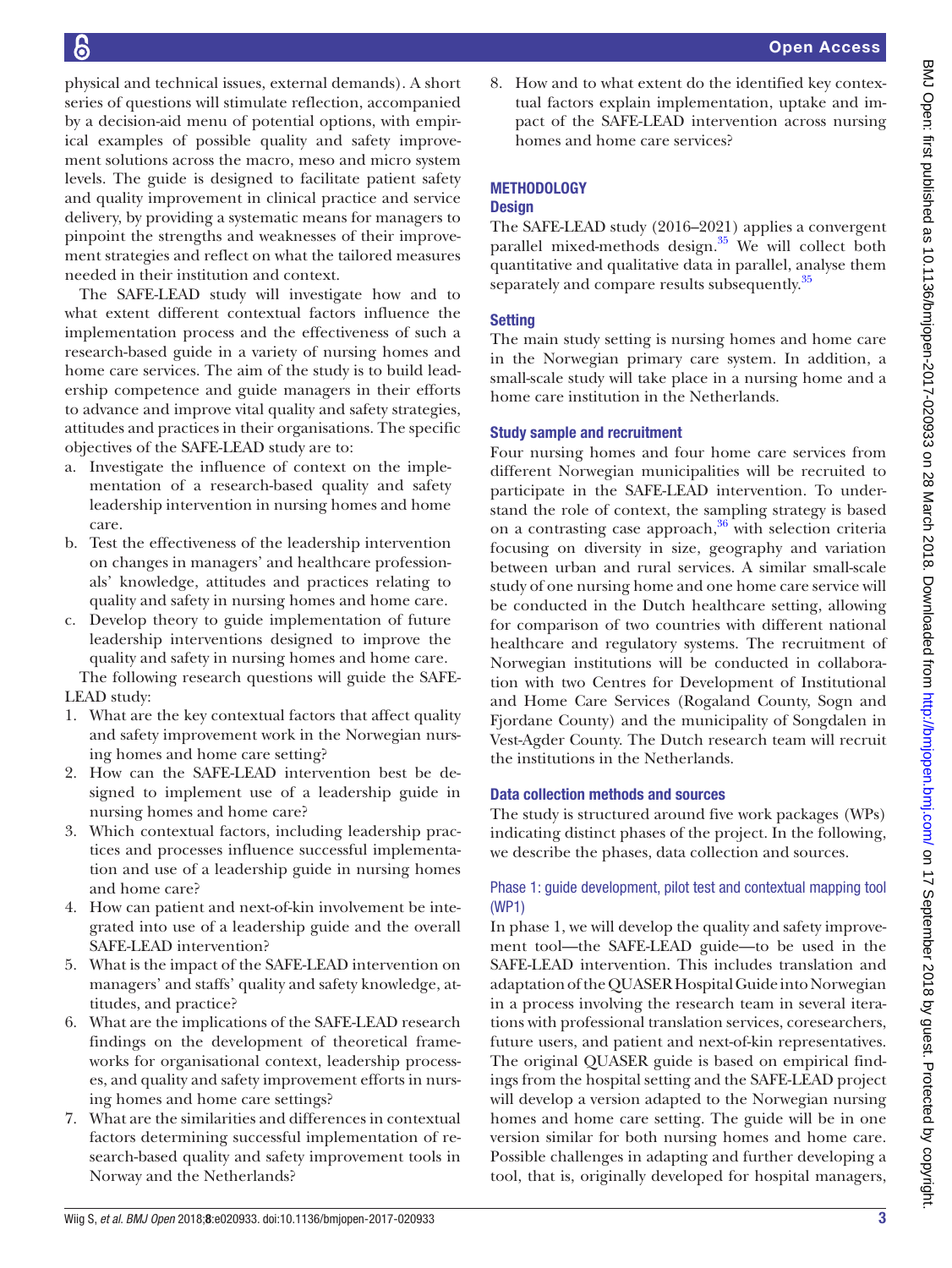include different management contexts, tasks, resources, knowledge level among healthcare staff, larger variety in institutional size, resources and management levels. Therefore, the SAFE-LEAD study has designed a comprehensive development process over the first year in the project period. This development process will consist of internal workshops with the multidisciplinary research team with competence in nursing, home care, nursing homes, quality and safety, leadership, health promotion, and human factors. There will also be workshops with coresearchers in the SAFE-LEAD partner consortium ensuring sound user involvement with perspectives from patient representatives, next-of-kin representatives, a patient and user ombudsman, and perspectives from future users of the guide (managers in primary care). To ensure that the guide fits the new context, we will conduct three to four focus group interviews to collect input from managers in nursing homes and home care services who will have read the guide beforehand. Finally, the guide will be tested for fit and validity in one nursing home and one home care service with senior healthcare managers and their teams as part of the pilot test of the intervention (described in phase 2). The two pilot institutions are not part of the sample of eight institutions that will be recruited for the full intervention in phase 3.

To facilitate implementation and use of the guide, we will also offer a web-based version. The web version will have the same content as the paper version and both the paper and the web version will be published and publicly available for all Norwegian healthcare services, who may find it relevant, on a SAFE-LEAD website after completion of the project in 2021.

To assess the influence of contextual factors, we will develop a mapping tool for use in the implementation and evaluation phase of the project. This will be inspired by (1) Damschroder *et al*<sup>25</sup> Consolidated Framework for Implementation Research (CFIR) and McDonald's<sup>[29](#page-7-13)</sup> framework for considering context in quality and safety improvement interventions, (2) additional literature searches and (3) a qualitative study with 10–12 nursing home and home care managers in a variety of Norwegian municipalities (large, small, rural, urban). In the interviews, we will map the contextual factors of relevance for managers' work on quality and safety in nursing homes and home care. The interview guide includes open questions regarding which factors managers perceive as important for their work with quality and safety, and topics such as external factors, economy and structure. The tool will consider factors such as type of healthcare service (nursing home or home care), funding, geographical location, organisation size, workload and any ongoing national/regional/organisational change processes.

#### Phase 2: intervention design, pilot testing and recruitment (WP2)

The Medical Research Council's guidance on developing, testing and evaluating complex interventions to improve healthcare<sup>37</sup> <sup>38</sup> will be used to design the intervention. This framework views healthcare interventions as flexible,

non-linear processes, giving equal attention to all process phases (development, testing, evaluation, wider application). Furthermore, it stresses the importance of context in implementation and allows an intervention to be adapted to its setting, to better ensure its success in practice.<sup>37 38</sup> The application of an organisational perspective has been suggested as an aid to understanding the contextual factors and processes that may enable or impede knowledge implementation interventions in healthcare settings. $^{29}$ <sup>39</sup> As the SAFE-LEAD study is concerned with implementation in practice, the Organising for Quality framework $^{11}$ <sup>40</sup> will be used as a theoretical foundation in the intervention design, alongside the CFIR. $^{25}$  $^{25}$  $^{25}$  Both frameworks advocate a multilevel contextual perspective on the implementation and evaluation of interventions.

### *The SAFE-LEAD intervention*

The SAFE-LEAD intervention will be conducted in two stages over a period of  $1$ year.<sup>[37](#page-7-22)</sup> Stage 1 is a training component involving action learning workshops in which managers and their teams will be able to apply the guide and conduct a self-diagnosis of their current quality and safety work. A team of experienced researchers will facilitate reflexive group discussions among the teams, which will take place in four group sessions (2–3hours each) in all participating institutions over a 6-month period. It is proposed that each group will consist of an extended management team (director of health and care services in municipality, nursing home director/director of home care services, department managers, head nurses, nursing home physicians and patient or next-of-kin representatives). These sessions will:

- 1. Introduce the guide to the participating institutions. This includes rationale, concepts, web tool and procedure for an internal management process for use of the guide within the organisation.
- 2. Provide guidance for integrating patient and next-ofkin experiences in quality and safety improvement work.
- 3. Establish strategies to address the diagnosed quality and safety challenges.

In stage 2 of the intervention, a sample of two nursing homes and two home care services (from the total sample of eight institutions) will receive a more comprehensive intervention component consisting of a close collaboration with the researchers. In addition to the training component described in stage 1, the institutions in stage 2 will receive three site visits by researchers (1–3 days) per institution over a period of 12 months (stage 1+stage 2=12 months). Activities during site visits will include:

- 1. A workshop to support existing and new learning arenas in quality and safety improvement work (1day).
- 2. Observation of and feedback on quality and safety leadership strategy and practices (3 days).
- 3. A workshop to support the integration of patient and next-of-kin experiences in improvement work (1day).

A pilot test of the stage 1 intervention will be conducted in one nursing home and one home care services setting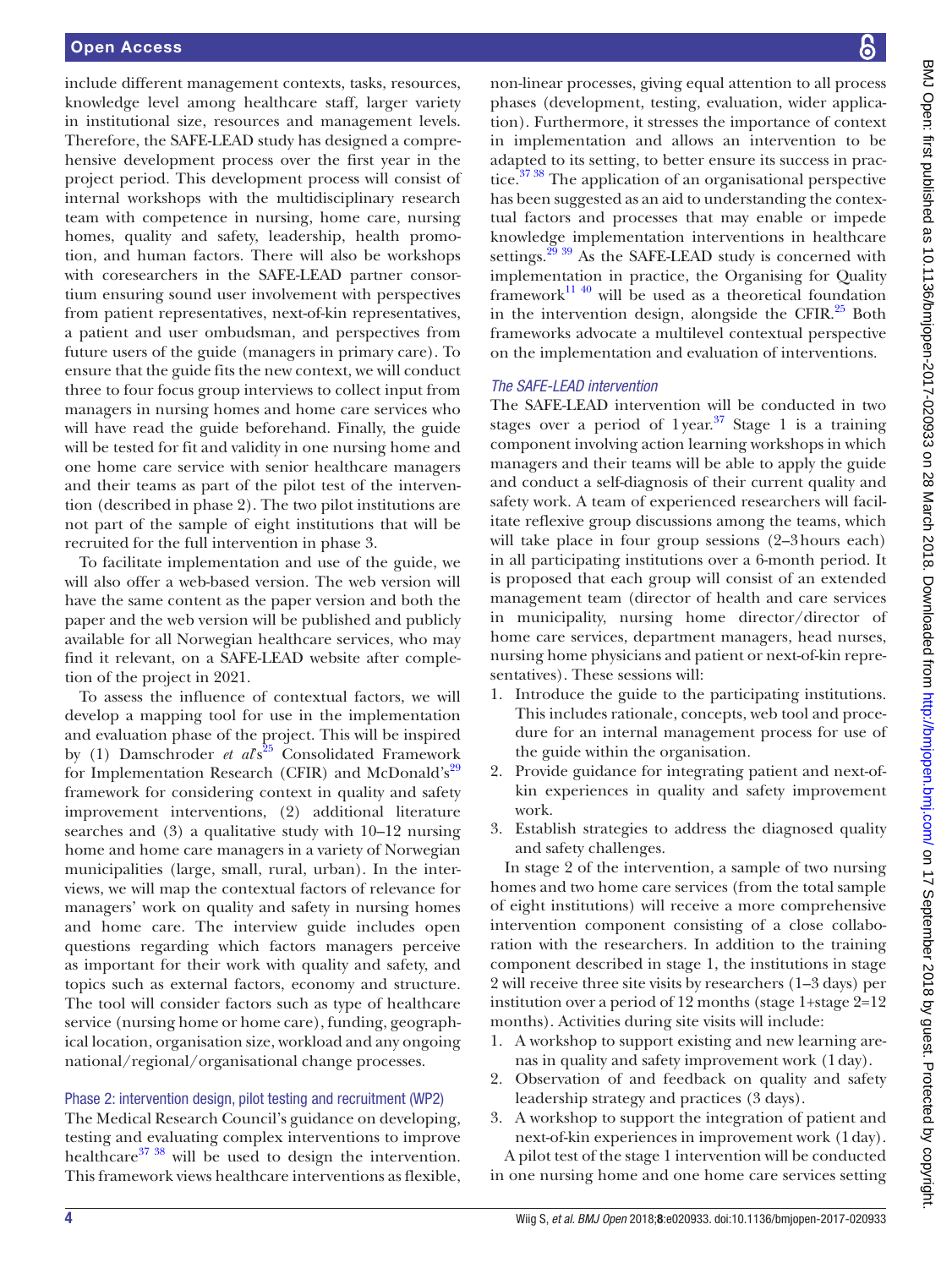(not part of the sample in the full intervention in phase 3) over a 3-month period to test the chosen intervention contents, pedagogical approaches and the functionality of the guide developed in phase 1. We will evaluate the pilot intervention components by means of a qualitative process evaluation<sup>37</sup>  $38$   $41$  involving observation in the workshops and semistructured interviews with pilot intervention participants (15–20). The pilot will not test the outcome measures. The intervention will be tailored, based on the pilot results.

#### Phase 3: testing and evaluating the SAFE-LEAD intervention (WP3)

In phase 3, we will implement the intervention stages 1 and 2. Before and during the implementation process, we will map contextual factors in all participating institutions by using the context mapping tool developed in phase 1.

The SAFE-LEAD intervention is centred on the testing in practice of a research-based quality and safety improvement guide for managers. The Knowledge-to-Action framework<sup>22</sup> will be used to guide this part of the intervention. This approach proposes that the translation into practice of a research-based guide requires an organisation to identify the problems it needs to solve; adapt the guide to its own settings and contexts; assess and address barriers to its use; implement the intervention; monitor the implementation and evaluate the outcomes. $^{42}$  The contents and procedures involved in this phase of the SAFE-LEAD intervention will be designed and developed in close collaboration with the participating user representatives in the research team, based on a reflexive, dialogue-based group technique.

The evaluation of the study entails both an in-depth qualitative work to understand the process of implementing the quality and safety improvement guide in practice; how the participating nursing homes and home care institutions use the guide and a quantitative measurement of the impact of the guide on quality and safety improvement knowledge and practices in these institutions.

Although the SAFE-LEAD intervention is a leadership intervention designed to address leadership issues, knowledge must be disseminated and applied at the clinical level (eg, nurses and doctors) for the implementation to be effective. In the evaluation of stage 1, we will assess the relationship between using the guide and changes in staffs' and managers' quality and safety knowledge, attitudes and practices in all eight participating institutions. We will measure this relationship by using a knowledge, attitude and practice (KAP) survey. We will conduct a literature review to identify and select measurement scales for the survey questionnaire. Managers and staff in all participating institutions will be invited to respond to the baseline survey questionnaire before the intervention starts. A second survey questionnaire will be administered to the study participants after the stage 1 intervention (after 6months). The rationale is to measure changes in quality and safety knowledge, attitudes and practices following the intervention programme stage 1.

The purpose of intervention stage 2 is to establish learning arenas, structures and processes to support leaders'

self-diagnosis of their quality and safety work, and strengthen their capacity to conduct future improvement without researcher involvement. To evaluate the intervention stage 2, we will conduct a process evaluation. $38 \frac{41}{1}$  The process evaluation will require active researcher involvement in the intervention workshops. Data collection to evaluate the intervention processes in each of the four institutions (stage 2) will comprise semistructured interviews before and after the intervention period (over 12 months) with managers (approximately 5–10×2 depending on institution size) and staff (approximately 8–10×2 depending on institution size), observation of the intervention workshops and daily practice situations in the selected institutions (40–50hours), as well as document analysis of strategies, plans and regulatory inspection reports. During the intervention period, we will also conduct short follow-up conversations with managers participating in the intervention to collect information for use in the observation and feedback sessions. This implies a total of approximately 160 semistructured interviews and 150–200hours of observation. Interview guides and observation guides have been developed for managers and healthcare professionals. These guides are based on Bate  $et \ a l<sup>11</sup>$  $et \ a l<sup>11</sup>$  $et \ a l<sup>11</sup>$  and cover quality and safety challenges in terms of culture, structure, enthusiasm, education, politics, external demands, physical and technical aspects, use of diverse tools in improvement work, and changes to these factors over time at the managerial and healthcare professional level. The study will apply NVivo to structure, categorise and analyse the qualitative data according to categories relevant for quality and safety improvement challenges.<sup>11</sup> Data will be analysed within cases before conducting the cross-case comparison.<sup>43</sup>

#### Across phase 1–3: tracer project on quality improvement in home care (WP4)

To arrive at an in-depth understanding of the role of context and leadership in daily quality improvement work, we will include a tracer quality improvement project as part of the data collection.<sup>33</sup> The tracer project will be studied longitudinally over the entire project period with a combination of qualitative interviews, document analysis, observation and shadowing of staff. In the tracer project, we will evaluate an improvement project titled 'ABCDE—systematic observation and communication in community healthcare'. The improvement project aims at (1) developing a tailored educational programme designed to improve healthcare professionals' competencies and skills in recognising and responding to deteriorating frail patients and (2) implementing new work routines in the home care organisations to strengthen healthcare professionals' understanding and clinical judgement of deteriorating patients. The tracer project is identified with the project partners and is initiated by one of the partner municipalities. The SAFE-LEAD study will examine improvement processes in real time as exemplars of how quality improvement is implemented. The tracer project will enable lessons learnt, and contribute to understanding how managers are improving the professional observational skills of their staff in the home care context.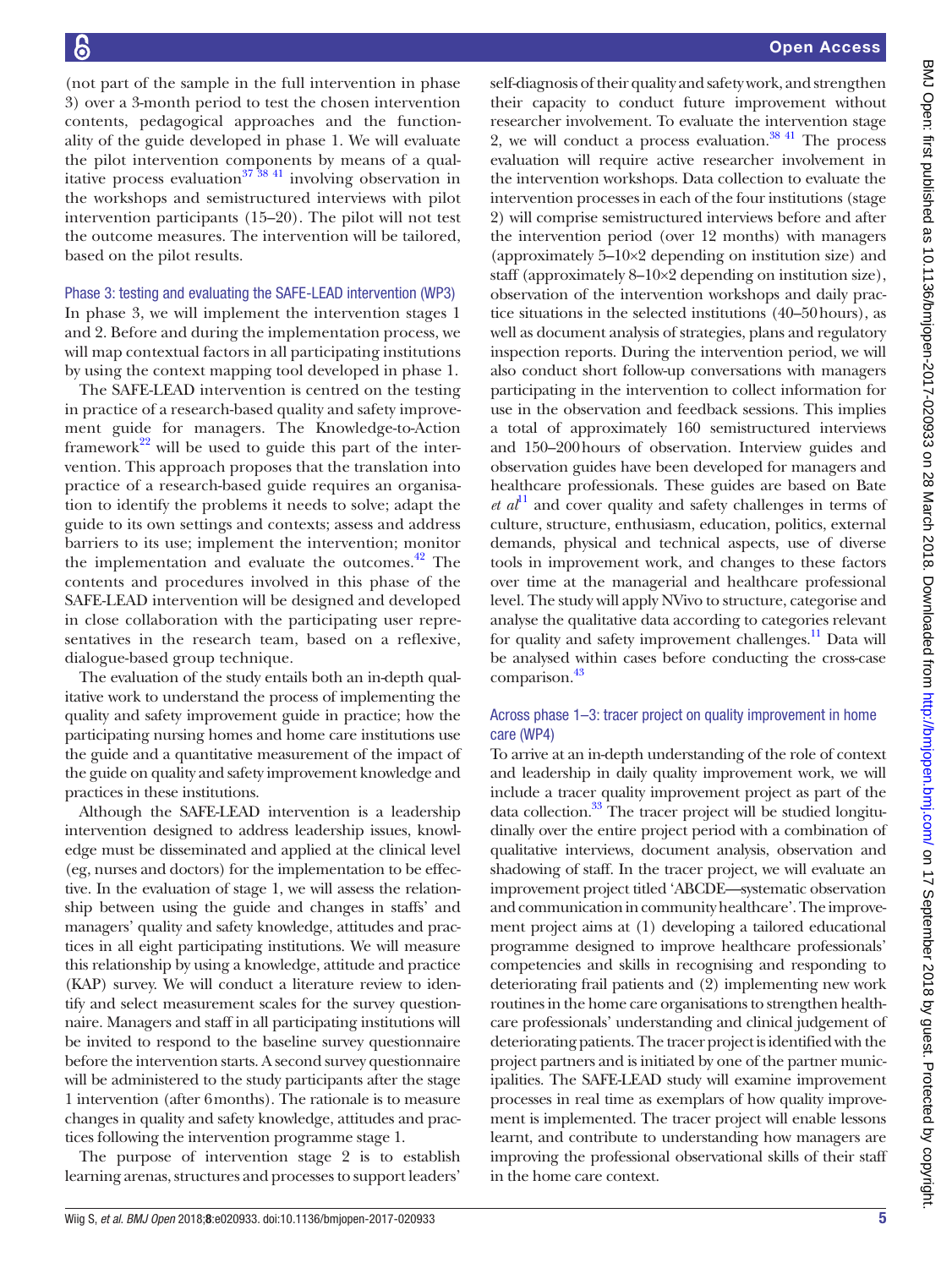# Phase 4: mixed-methods synthesis, cross-country comparison, theory development (WP5)

The SAFE-LEAD study is an opportunity to understand the meaning and impact of contextual factors by analysing the influence of the quality and safety improvement guide implementation via three data sets: (1) a quantitative survey of outcome measures (knowledge, attitudes, practice) across a sample of eight institutions, (2) a context mapping of all participating institutions and (3) a qualitative multiple case study with a smaller sample of four institutions providing rich information on leadership processes and practices, a small-scale implementation case study in the Netherlands and a tracer quality improvement project. In this sense, the study pays closer and more explicit attention to multiple contextual factors, $44\frac{45}{2}$  and the way in which they affect the success and sustainability of implementing quality and safety improvement tools.

The different data sets will be collected in parallel and analysed separately. $35$  In phase 4 of the study, we will synthesise the results from the qualitative, quantitative and context data sets by using a procedure called 'joint display of data'.<sup>35</sup> The researchers will jointly display all forms of data (eg, in tables or in NVivo) responding to similar concepts and research questions. The analysis of the total amount of data in the Norwegian part of the study will compare the results from the concepts measured in the KAP survey, and what is mapped by qualitative process evaluation methods and the findings from the tracer project. The outcomes of the analyses will be used to develop theoretical frameworks and conceptual models of the influence of context and leadership on quality and safety improvement work in primary care settings.

The Norwegian results will then be compared with Dutch results from a similar small-scale research project, focusing on managers' use of different quality and safety improvement tools in general (not the SAFE-LEAD guide in specific). The Dutch cases are used to contrast the nursing homes and home care in Norway, as the Dutch healthcare system frequently uses a greater range of improvement tools as part of managing quality and safety than the Norwegian. The

<span id="page-5-0"></span>

| Planned primary publications from the SAFE-LEAD study<br>Table 1 |                                                                                                                                                                  |                                                                                                   |
|------------------------------------------------------------------|------------------------------------------------------------------------------------------------------------------------------------------------------------------|---------------------------------------------------------------------------------------------------|
| <b>Articles</b>                                                  | <b>Planned scientific article</b>                                                                                                                                | Main data source                                                                                  |
| Article 1                                                        | Improving quality and safety in nursing homes and home care: the study<br>protocol of a mixed-methods research design to implement a leadership<br>intervention. | Literature<br>Policy documents<br>Scientific methods                                              |
| Article 2                                                        | Mapping of contextual factors in nursing homes and home care: a mixed-<br>methods design.                                                                        | Literature review<br>Context mapping<br>Semistructured interviews                                 |
| Article 3                                                        | Designing an intervention for improving leadership of quality and safety in<br>nursing homes and home care.                                                      | Semistructured interviews<br>Partner workshops                                                    |
| Article 4                                                        | Literature review of measurement scales of relevance for mapping quality<br>and safety knowledge, attitudes and practice in nursing homes and home<br>care.      | Literature review                                                                                 |
| Article 5                                                        | Understanding the role of a leadership intervention on quality and safety<br>leadership processes.                                                               | Process evaluation including<br>semistructured interviews, focus<br>group interviews, observation |
| Article 6                                                        | The impact of a leadership intervention on quality and safety knowledge,<br>attitudes and practice in nursing homes and home care.                               | Quantitative data from KAP survey                                                                 |
| Article 7                                                        | Implementation of a quality and safety improvement guide and effects on<br>quality and safety work in a nursing home context.                                    | Mix:<br><b>KAP</b> survey<br>Process evaluation<br>Context mapping                                |
| Article 8                                                        | Implementation of a quality and safety improvement guide and effects on<br>quality and safety work in a home care context.                                       | Mix:<br>KAP survey<br>Process evaluation<br>Context mapping                                       |
| Article 9                                                        | The meaning of context: comparing the implementation of a quality and<br>safety improvement guide in the nursing home and home care context.                     | Mix:<br><b>KAP</b> survey<br>Process evaluation<br>Context mapping                                |
| Article 10                                                       | Cross-country comparison of working on quality and safety in Norwegian<br>and Dutch nursing homes and home care services.                                        | Mix:<br><b>KAP</b> survey<br>Process evaluation<br>Context mapping                                |

KAP, knowledge, attitude and practice; SAFE-LEAD, Improving Quality and Safety in Primary Care—Implementing a Leadership Intervention in Nursing Homes and Homecare.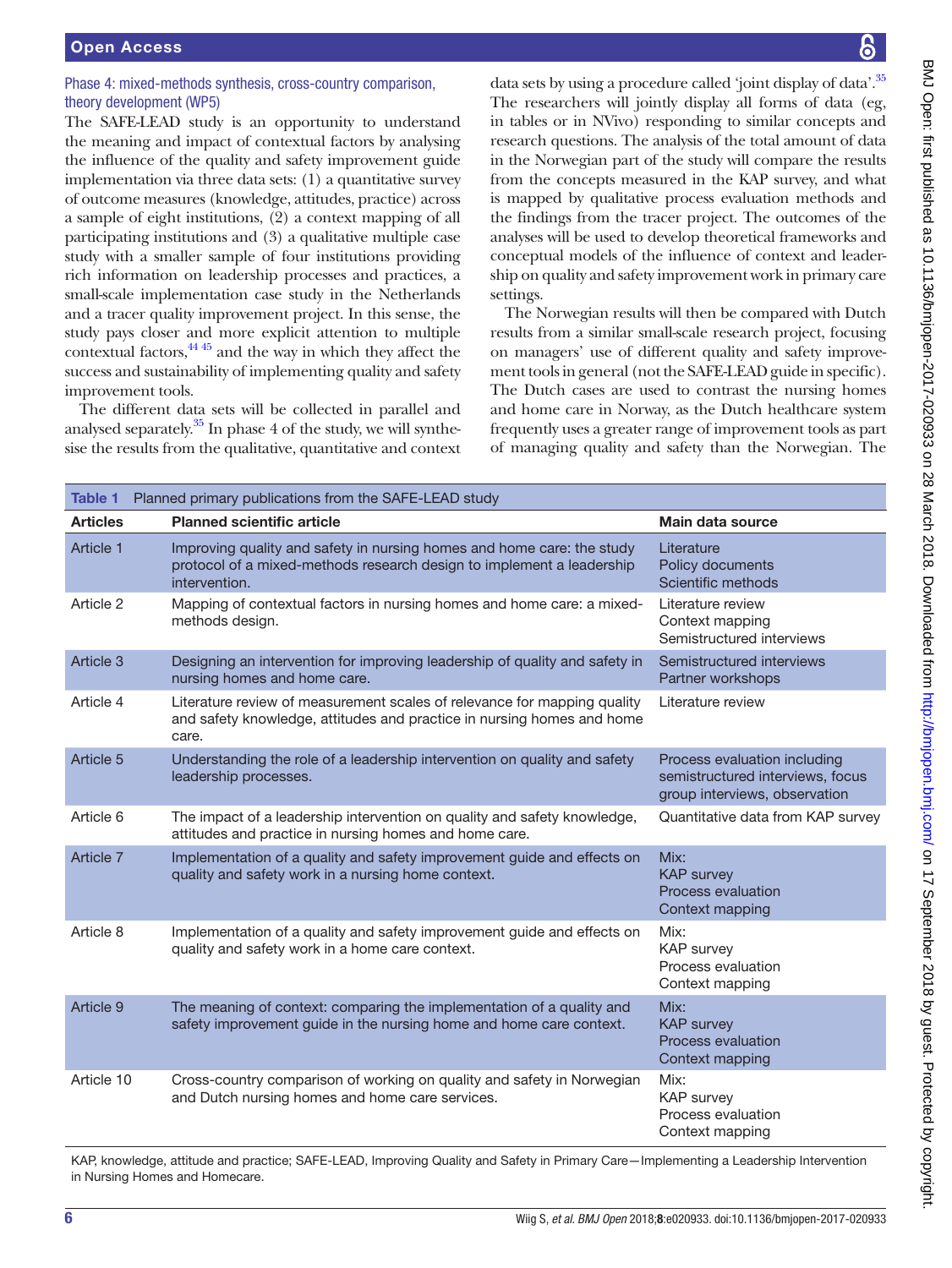cross-country analysis will compare and contrast managers' practice and competence, and whether staff members make changes in their work practice to improve quality and safety of service provision. The comparison will build on a contrasting case approach $43$  based on the differences between the organisation of quality and safety work in healthcare systems in the two countries. Building on the approach taken in the QUASER study, $33$  a multilevel perspective will be used, considering important macro-level contextual factors (national healthcare system), in addition to the factors identified at the meso and micro levels in the case studies. We will look at effects of different contextual factors such as funding frameworks, regulation, prioritisation, organisation and competence level. National differences will be analysed to better understand the effect of macro-level healthcare system factors on the success of quality improvement implementation processes.

# Ethics and dissemination Ethical reflections

The SAFE-LEAD leadership-focused intervention targets a potential knowledge gap among managers and supports their work on quality and safety improvement. The risk of negative effects on patient outcomes is thus minimal. The potential of not having a positive effect of the intervention on managers' leadership competence is present, but the risk of negative patient outcome due to this is limited. The patient and nextof-kin perspectives are key throughout the SAFE-LEAD study. Patients and next-of-kin representatives participated in the project development and will collaborate with the project team as coresearchers throughout the project period. Different measures are involved in the quality and safety improvement guide itself (strategies, measures) and in the intervention components (workshops on use of patient experiences) to improve managers' abilities to involve patient and next of kin in improvement work.

No health information will be collected. The Norwegian approval also includes approval for data collection in the Netherlands. The Dutch ethical approval system does not require ethical approval for research projects not involving patient data, as in the SAFE-LEAD study. All participants will sign informed consent and will be recruited on a voluntary basis. No patient records or other patient data will be collected.

# **Dissemination**

The SAFE-LEAD partners have agreed on publication guidelines, a publication strategy and a publication plan. The publication strategy consists of dissemination in scientific peer-reviewed journals, books and presentations at academic conferences. Moreover, there is a strategy to ensure dissemination in popular science forums and in social media. The project has established a SAFE-LEAD web page, a SAFE-LEAD Facebook account, newsletters and posters. The project has an international expert advisory board that will be invited annually to give input to the study and contribute to the sharing of results.

The publication plan will evolve over time but includes the following planned scientific dissemination activities:

- Two PhD theses (authors TJ and TS).
- ► Eighteen to twenty scientific articles in a peer-reviewed special issue and in different peer-reviewed journals.
- ► A book on Quality and Safety in Primary Care involving international contributions.
- ► Local seminars at the study sites (including user groups).
- ► Norway-Netherland seminar in 2020 to present final project results. Open seminar with target group healthcare managers, inspection authority, researchers, user groups, professional associations, governmental bodies, etc.
- ► Special sessions at the fifth and sixth Nordic Conference on Research in Patient Safety and Quality in Healthcare.
- ► Presentations at regional, national and international conferences.
- ► Popular science presentations in national media and healthcare magazines.

Ten primary publications are planned (see [table](#page-5-0) 1):

#### Author affiliations

<sup>1</sup>SHARE- Centre for Resilience in Healthcare, Faculty of Health Sciences, University of Stavanger, Stavanger, Norway

<sup>2</sup> Center for Developing Institutional and Home Care Services Sogn and Fjordane, Førde, Norway

<sup>3</sup>Department of Health and Nursing Sciences, University of Agder, Kristiansand, Norway

4 Songdalen Municipality, Songdalen, Norway

<sup>5</sup> Center for Developing Institutional and Home Care Services Rogaland, Stavanger, Norway

6 Next-Of-Kin Representative, Stavanger, Norway

<sup>7</sup>School of Health Policy & Management, Erasmus University, Rotterdam, The **Netherlands** 

Acknowledgements Siri Wiig, Karina Aase and Veslemøy Guise were responsible for the application for funding to the Research Council of Norway (RCN). We wish to acknowledge the contribution from Veslemøy Guise who played a key role in developing the grant application to the RCN, and to the Patient Ombudsman Vestfold Torunn Grinvoll, senior representative Elsa Kristiansen and Lene Schibevaag in the SAFE-LEAD project who have provided input to the study design and development. We wish to acknowledge the other members of the QUASER team: Naomi Fulop (project manager),Susan Burnett, Glenn Robert, Janet Anderson, Charles Vincent, Kathryn Charles, Susie Edwards, Lisbeth Hoeg-Jensen, Heidi Poestges and Anna Renz (England); Julia Quartz and Anne Marie Weggelaar (the Netherlands); Boel Anderson-Gäre, Pär Höglund, Tony Andersson, Anette Karltun, Johan Calltorp and Johan Sanne (Sweden); Francisco Nunes, Sara Gomes and Alexandra Fernandes (Portugal); Christian von Plessen (Norway). The authors would like to thank the two reviewers, Gunnar Tschudi Bondevik and Christine W.Hartman, for their valuable comments and input to improve the SAFE-LEAD study protocol.

Contributors SW and KA applied for funding of the SAFE-LEAD study to the Research Council of Norway, (RCN), planned the study design and study protocol, and contributed to the development of the data collection tools. SW and ER drafted the manuscript, with substantial input from KA, and revised it based on comments from all coauthors. ER contributed to the study design, development of data collection tools, and was responsible for the application for approval of the study to the Norwegian Centre for Research Data. Authors TS, TJ and MS contributed to the study design and development of data collection tools, and commented on the draft. Authors HB and RB contributed to the study design and development of the data collection tools, commented on the draft, and are responsible for the Dutch part of the study. Authors IA, BU, EH-R, LHT and ATSP contributed to the study design and